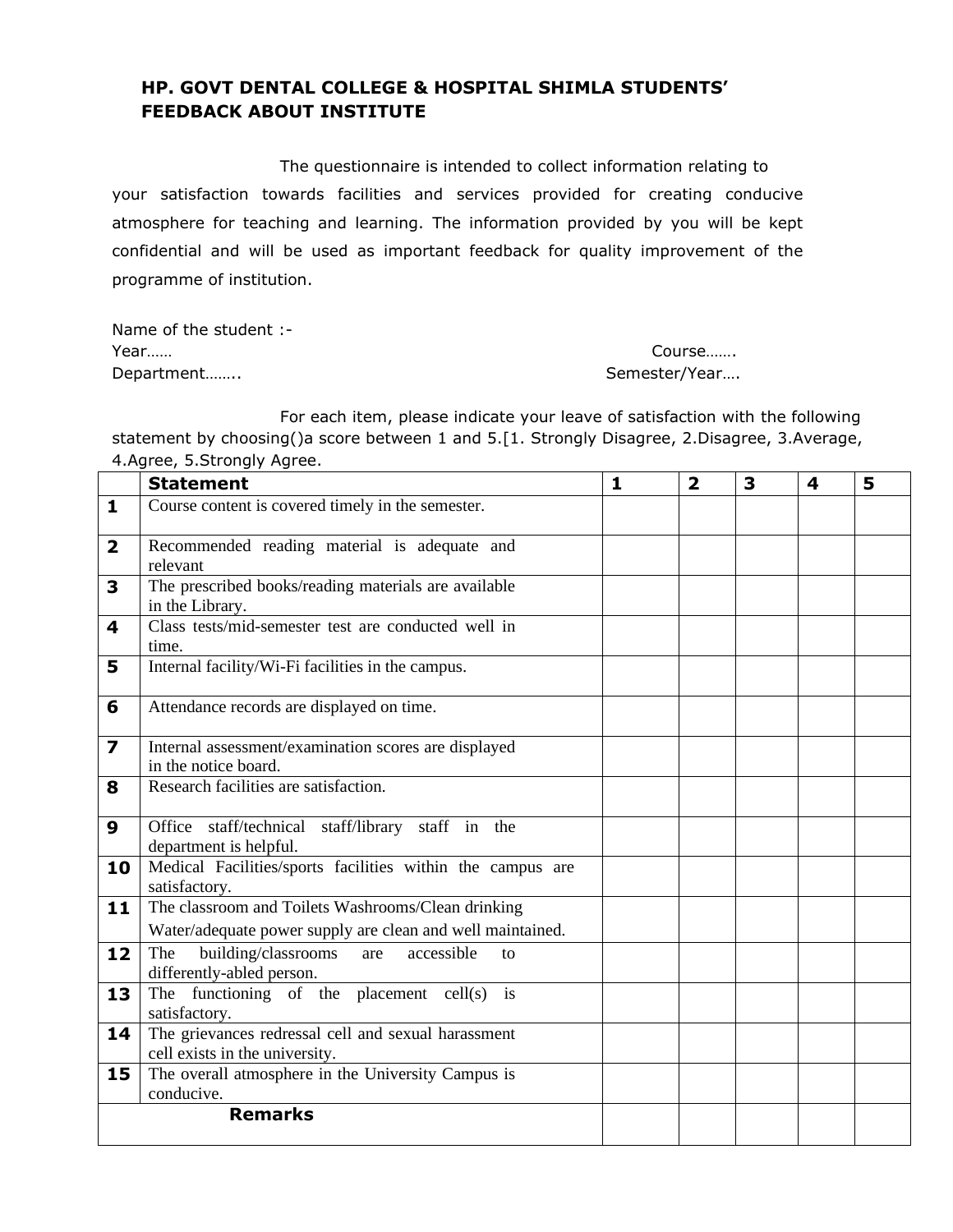# **HP. GOVT DENTAL COLLEGE & HOSPITAL SHIMLA FEEDBACK FROM PARENTS**

**Year…………….**

**Ward's Department…………….**

|                         | <b>Content</b>                 | <b>Excellent</b> | Very good | Good | <b>Average</b> | Poor |
|-------------------------|--------------------------------|------------------|-----------|------|----------------|------|
| $\mathbf{1}$            | Your ward<br>has Chose         |                  |           |      |                |      |
|                         | HP(GDC)                        |                  |           |      |                |      |
|                         | Shimla because<br>(can         |                  |           |      |                |      |
|                         | select more than one           |                  |           |      |                |      |
|                         | response)                      |                  |           |      |                |      |
|                         | a) One of oldest and           |                  |           |      |                |      |
|                         | Established                    |                  |           |      |                |      |
|                         | institutions/University.       |                  |           |      |                |      |
|                         | b) its vicinity                |                  |           |      |                |      |
|                         | and location.                  |                  |           |      |                |      |
|                         | c) Reputation as a             |                  |           |      |                |      |
|                         | disciplined                    |                  |           |      |                |      |
|                         | institution.                   |                  |           |      |                |      |
|                         | Environment<br>$\mathbf{d}$    |                  |           |      |                |      |
|                         | and ambiance.                  |                  |           |      |                |      |
|                         | e) Affordable fee              |                  |           |      |                |      |
|                         | structure.                     |                  |           |      |                |      |
|                         | f) Recommended by              |                  |           |      |                |      |
|                         | an Alummi.                     |                  |           |      |                |      |
| $\boldsymbol{2}$        | in<br>Transparency<br>the      |                  |           |      |                |      |
|                         | evaluation/examination         |                  |           |      |                |      |
|                         | system                         |                  |           |      |                |      |
| $\overline{\mathbf{3}}$ | Overall discipline in          |                  |           |      |                |      |
|                         | the institution                |                  |           |      |                |      |
| $\overline{\mathbf{4}}$ | Quality of Teaching in         |                  |           |      |                |      |
|                         | the institution                |                  |           |      |                |      |
| 5                       | Extracurricular                |                  |           |      |                |      |
|                         | /sport activities              |                  |           |      |                |      |
| 6                       | Availability of text           |                  |           |      |                |      |
|                         | and reference books            |                  |           |      |                |      |
| $\overline{7}$          | of<br>Outcome<br>the           |                  |           |      |                |      |
|                         | course                         |                  |           |      |                |      |
| 8                       | and<br>Quality                 |                  |           |      |                |      |
|                         | relevance of the               |                  |           |      |                |      |
|                         | course to your word            |                  |           |      |                |      |
| $\boldsymbol{9}$        | Teaching learning process      |                  |           |      |                |      |
|                         | institution/department         |                  |           |      |                |      |
|                         | Institution activities helpful |                  |           |      |                |      |
|                         | and placement                  |                  |           |      |                |      |
|                         | <b>Remarks</b>                 |                  |           |      |                |      |